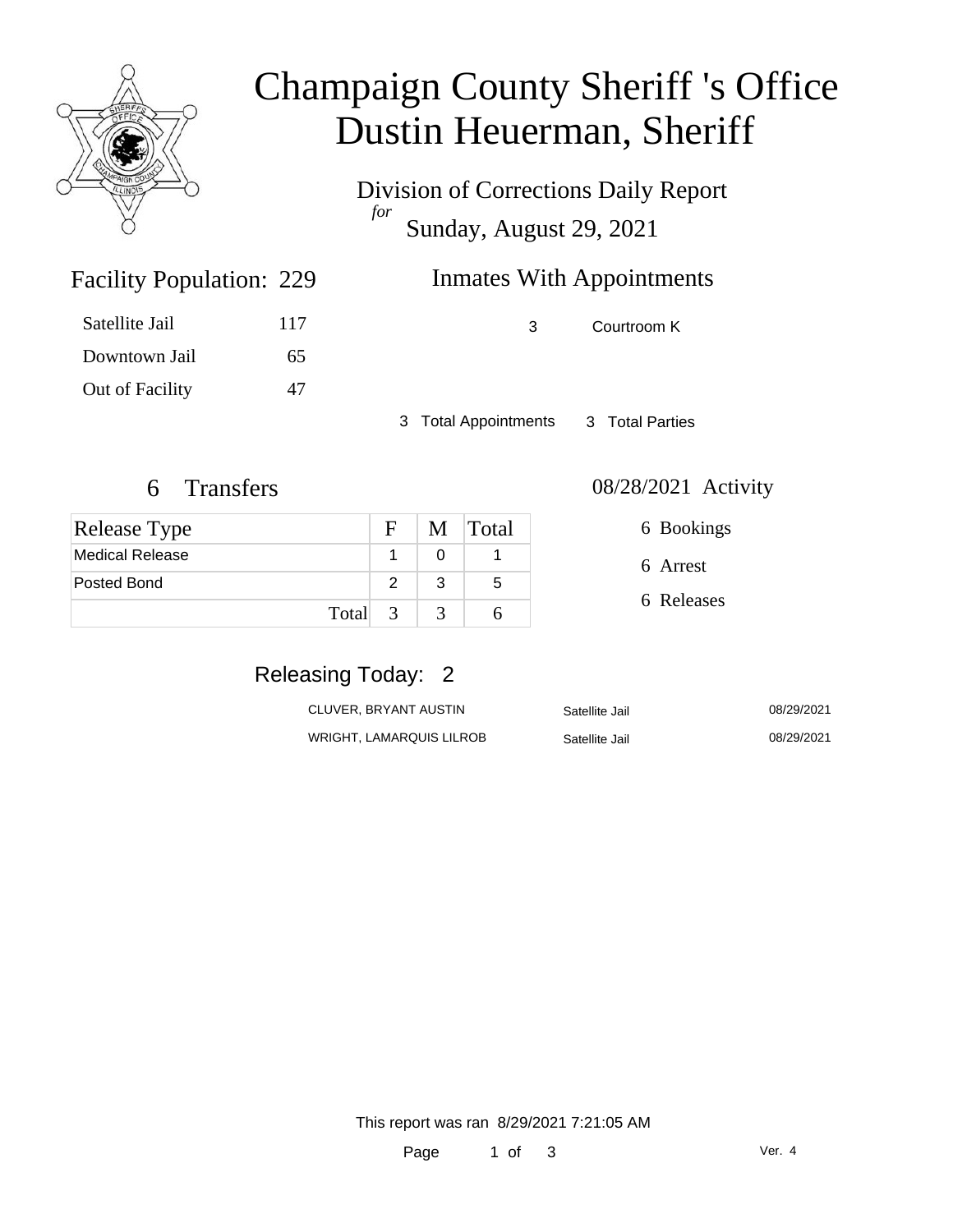

# Champaign County Sheriff 's Office Dustin Heuerman, Sheriff

Division of Corrections Daily Report *for* Sunday, August 29, 2021

#### Custody Status Count

- Civil Sentenced CCCC 1
- Electronic Home Dentention 14
	- Felony Arraignment 6
		- Felony Other 4
	- Felony Pre-Sentence 4
		- Felony Pre-Trial 145
	- Felony Pre-Trial DUI 1
	- Felony Sentenced CCSO 9
	- Felony Sentenced IDOC 26
	- Misdemeanor Arraignment 1
		- Misdemeanor Pre-Trial 2
			- Petition to Revoke 2
			- Remanded to DHS 13
		- Traffic Sentenced CCSO 1
			- Total 229

This report was ran 8/29/2021 7:21:05 AM